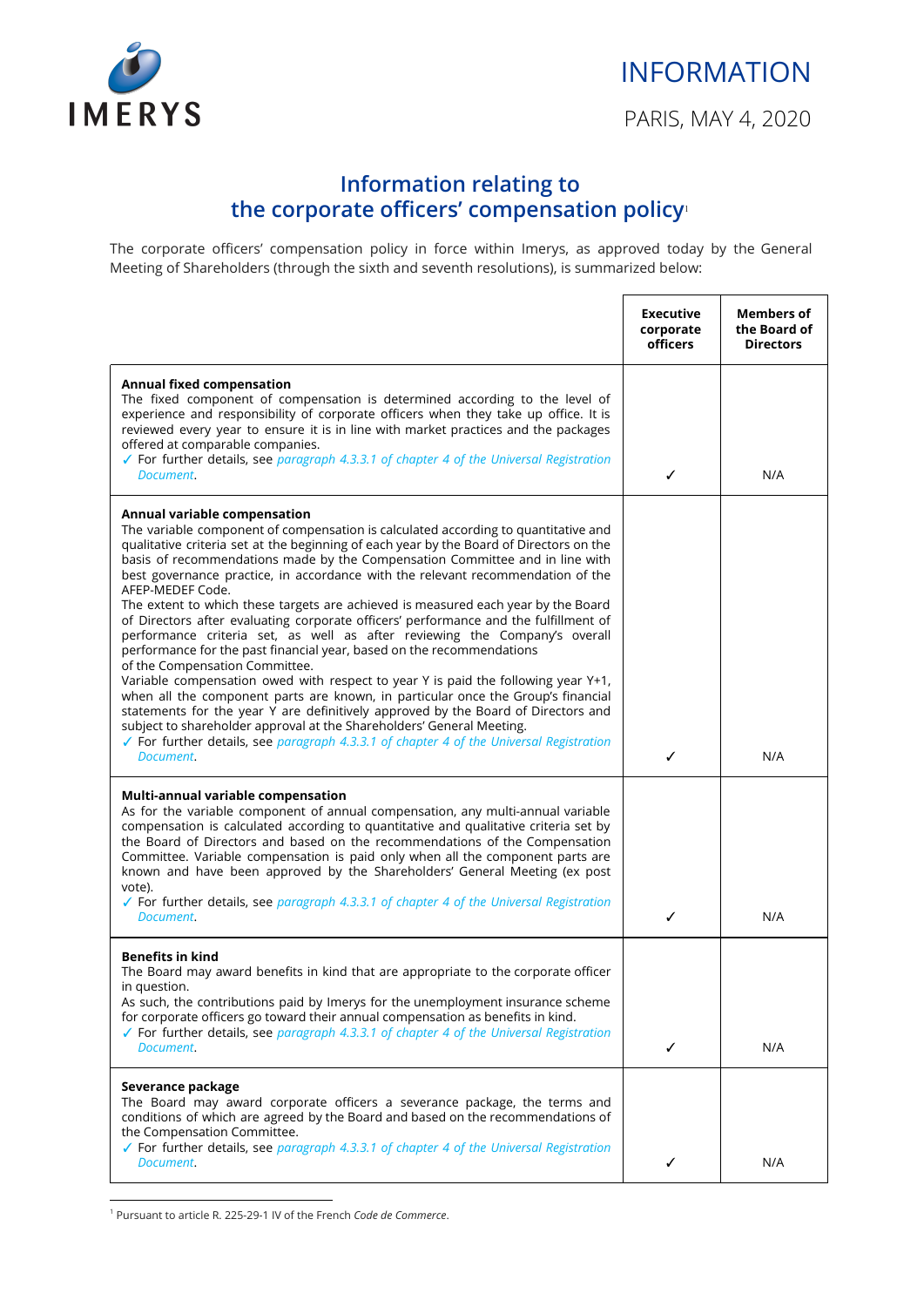|                                                                                                                                                                                                                                                                                                                                                                                                                                                                                                                                                                                                                                                                                                                                                                                                                                                                                                                                                                                                                                                                                                                                                                                                                                                                                                                                                                                                                                                                                                                                                                                                                                                        | <b>Executive</b><br>corporate<br>officers | <b>Members of</b><br>the Board of<br><b>Directors</b> |
|--------------------------------------------------------------------------------------------------------------------------------------------------------------------------------------------------------------------------------------------------------------------------------------------------------------------------------------------------------------------------------------------------------------------------------------------------------------------------------------------------------------------------------------------------------------------------------------------------------------------------------------------------------------------------------------------------------------------------------------------------------------------------------------------------------------------------------------------------------------------------------------------------------------------------------------------------------------------------------------------------------------------------------------------------------------------------------------------------------------------------------------------------------------------------------------------------------------------------------------------------------------------------------------------------------------------------------------------------------------------------------------------------------------------------------------------------------------------------------------------------------------------------------------------------------------------------------------------------------------------------------------------------------|-------------------------------------------|-------------------------------------------------------|
| Non-compete indemnity<br>The Board may award corporate officers a non-compete indemnity, for which<br>payment is subject to the Board's decision whether or not to enforce the<br>non-compete clause at the time the corporate officer in question leaves office.<br>$\checkmark$ For further details, see paragraph 4.3.3.1 of chapter 4 of the Universal Registration<br>Document.                                                                                                                                                                                                                                                                                                                                                                                                                                                                                                                                                                                                                                                                                                                                                                                                                                                                                                                                                                                                                                                                                                                                                                                                                                                                   | ✓                                         | N/A                                                   |
| <b>Post-employment commitments</b><br>The Board may agree to certain post-employment commitments in the form of<br>defined contribution plans:<br>a) Article 83: A complementary defined contribution pension plan was set up from<br>October 1, 2009 for which certain executive managers at Imerys are eligible. The<br>plan provides for contributions of 8% of the compensation of beneficiaries,<br>capped at eight times the annual French social security ceiling.<br>Beneficiary contributions are set at 3% and Company contributions at 5%. It also<br>allows beneficiaries to top up the mandatory payments with free and voluntary<br>contributions. An independent insurance company has been appointed to<br>manage the scheme.<br>b) Article 82: a further complementary pension plan has been put in place for certain<br>executive managers of Imerys. This plan provides for contributions of a share of<br>the beneficiary's annual fixed compensation.                                                                                                                                                                                                                                                                                                                                                                                                                                                                                                                                                                                                                                                                             |                                           |                                                       |
| ✔ For further details, see paragraph 4.3.3.1 of chapter 4 of the Universal Registration<br>Document.                                                                                                                                                                                                                                                                                                                                                                                                                                                                                                                                                                                                                                                                                                                                                                                                                                                                                                                                                                                                                                                                                                                                                                                                                                                                                                                                                                                                                                                                                                                                                   | ✓                                         | N/A                                                   |
| Long-term incentive payments in the form of shares or securities carrying<br>rights to shares<br>Subject to approval by the Shareholders' General Meeting, the Board may award<br>corporate officers and certain employees of the Group shares or securities carrying<br>rights to shares (performance shares in particular).<br>a) As set out in greater detail in paragraph 7.3.5.4 of chapter 7 of the Universal<br>Registration Document, the main characteristics of grants made by the Board are<br>as follows:<br>• fully subject to the fulfillment of performance objectives, which are primarily<br>financial:<br>• except in exceptional circumstances, plans are annual and grants are usually<br>made on the day of the Shareholders' General Meeting.<br>b) This form of long-term incentive plan is subject to further restrictions set out by<br>the Company (by its Shareholders' General Meeting and Board of Directors) and<br>complies with the relevant recommendations of the AFEP-MEDEF Code, including:<br>compensation awarded to executive corporate officers may not exceed 0.5% of<br>the Company's capital (see chapter 8, paragraph 8.1.8 of the Universal<br>Registration Document);<br>the IFRS 2 value of performance shares may not exceed 18 months' of gross<br>annual compensation (fixed component + maximum variable compensation).<br>c) As set out in greater detail in paragraph 4.4.1 of chapter 4 of the Universal<br>Registration Document, executive corporate officers are subject to shareholding<br>restrictions.<br>√ For further details, see paragraph 4.3.4 of Chapter 4 and paragraph 7.3.5.4 of |                                           |                                                       |
| chapter 7 of the Universal Registration Document.                                                                                                                                                                                                                                                                                                                                                                                                                                                                                                                                                                                                                                                                                                                                                                                                                                                                                                                                                                                                                                                                                                                                                                                                                                                                                                                                                                                                                                                                                                                                                                                                      | ✓                                         | N/A                                                   |
| Directors' compensation (formerly attendance fees)<br>The maximum gross amount of compensation that may be awarded for the year to<br>members of the Board is determined by the Shareholders' General Meeting. The<br>Board decides the most appropriate distribution of this compensation between its<br>members on the basis of a number of allocation bands that are reviewed each year.<br>The allocation bands provide for a fixed component of compensation (that takes into<br>account the duties of the director in question) and a variable component based<br>solely on the attendance of Board members at its meetings or, where applicable,<br>meetings of any committees on which directors sit. In the event directors are unable<br>to attend meetings in person, they may attend by telephone or video conference, in<br>which case they will receive only half the variable component of compensation.<br>✔ For further details, see paragraph 4.3.2.1 of chapter 4 of the Universal Registration<br>Document.                                                                                                                                                                                                                                                                                                                                                                                                                                                                                                                                                                                                                        | N/A                                       | ✓                                                     |